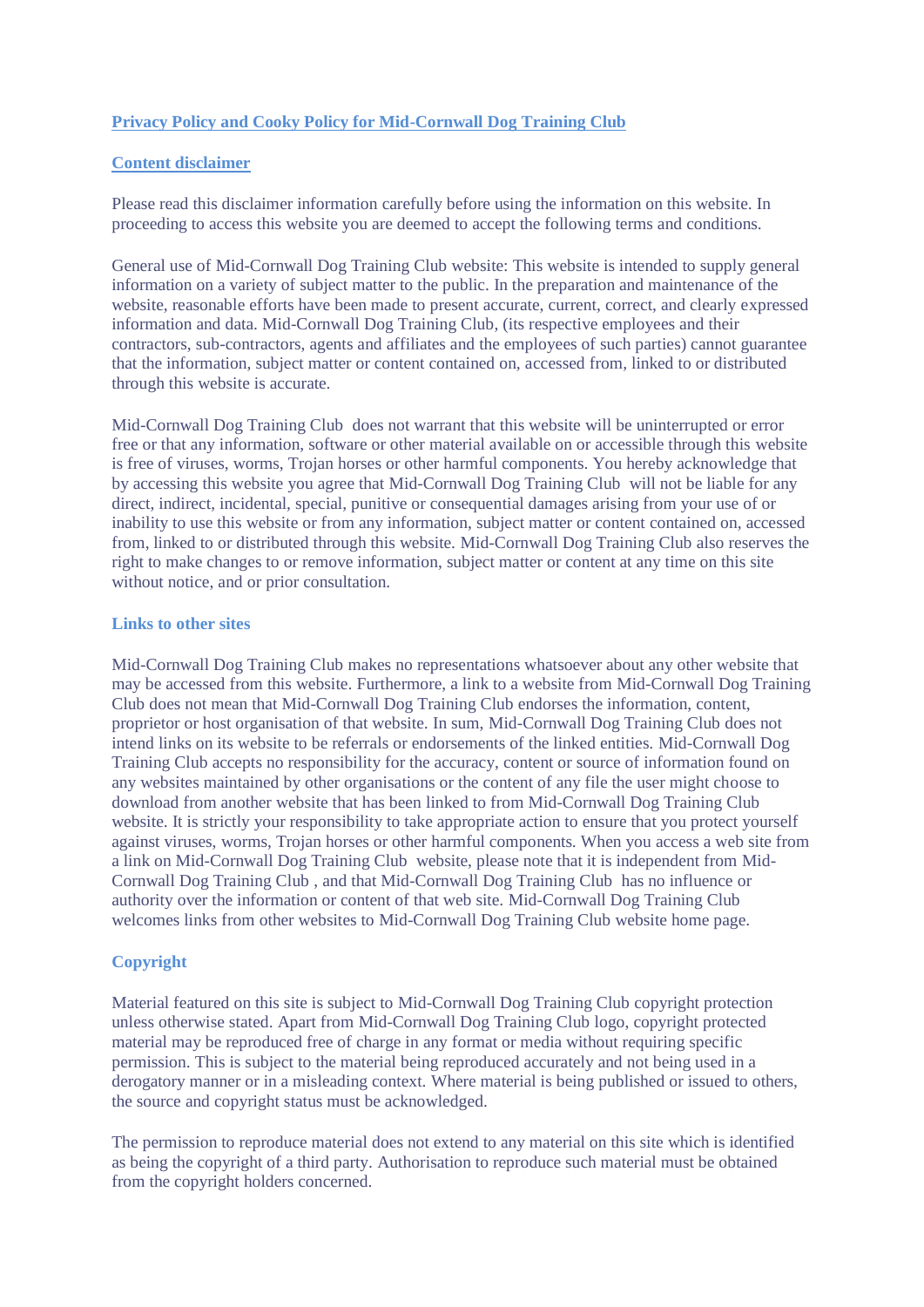#### **Privacy Statement**

This statement explains how Mid-Cornwall Dog Training Club uses any information you give to us, and the ways in which we protect your privacy. We are committed to protecting your privacy in accordance with the [Data Protection Act 1998.](http://www.highland.gov.uk/yourcouncil/accesstoinformation/dataprotection/)

**Under the Data Protection Act**, we have a legal duty to protect any information we collect from you. We take appropriate security measures to safeguard your data and apply security standards & controls to prevent any unauthorised access to it.

**When you visit this website**, your IP address, browser and version, operating system and the site you came from are stored in a log file. This information is only used for statistical purposes to help improve this site. Log files do not contain any personal information

We do not use cookies for collecting personal information and we will not collect any information about you except that required for administration of the web server.

**If you send us an e-mail message or complete an on-line form**, we will use your e-mail/postal address and any information you provide to deal with and respond to your query or comments. This information may be disclosed to the appropriate officer of the Club in order to deal with or respond to your message. Please note that this cannot be guaranteed as secure. Therefore, it is inadvisable to provide personal information by this method.

**We may collect information that you give to us in consultations, surveys, competitions or questionnaires**. Whenever we do this we will inform you of what your information will be used for and to whom it will be disclosed.

**We occasionally provide bulletin boards**, message board and news group facilities. Please remember that any information that is disclosed in these areas becomes public information and you should exercise caution when deciding to disclose information about yourself.

**This privacy statement applies only to websites belonging to and operated by Mid-Cornwall Dog Training Club**. We are not responsible for the content or privacy practices of third party web sites that may be linked to our web pages.

#### **Use of cookies**

Mid-Cornwall Dog Training Club websites may seek to set and access small text files known as 'cookies' on your computer. For detailed information about our use of cookies, and ways in which you may choose to opt out of accepting them, please visit our Use of 'Cookies' page.

#### Cooky Policy

"Cookies" are small files left behind on your computer when you visit a website. When you return to a website, the browser sends this file to the website's server. This allows the site to recognise who you are and perform certain tasks like: keeping you logged-in to a secure area of the site or personalising webpages to you. They also allow websites to more accurately track your browsing behaviour for statistical analysis.

Because of the privacy concerns that cookies may raise, many users choose to limit how they are stored on their machine. Below is an explanation of how Mid-Cornwall Dog Training Club use cookies and advice for taking control of how they are stored on your machine.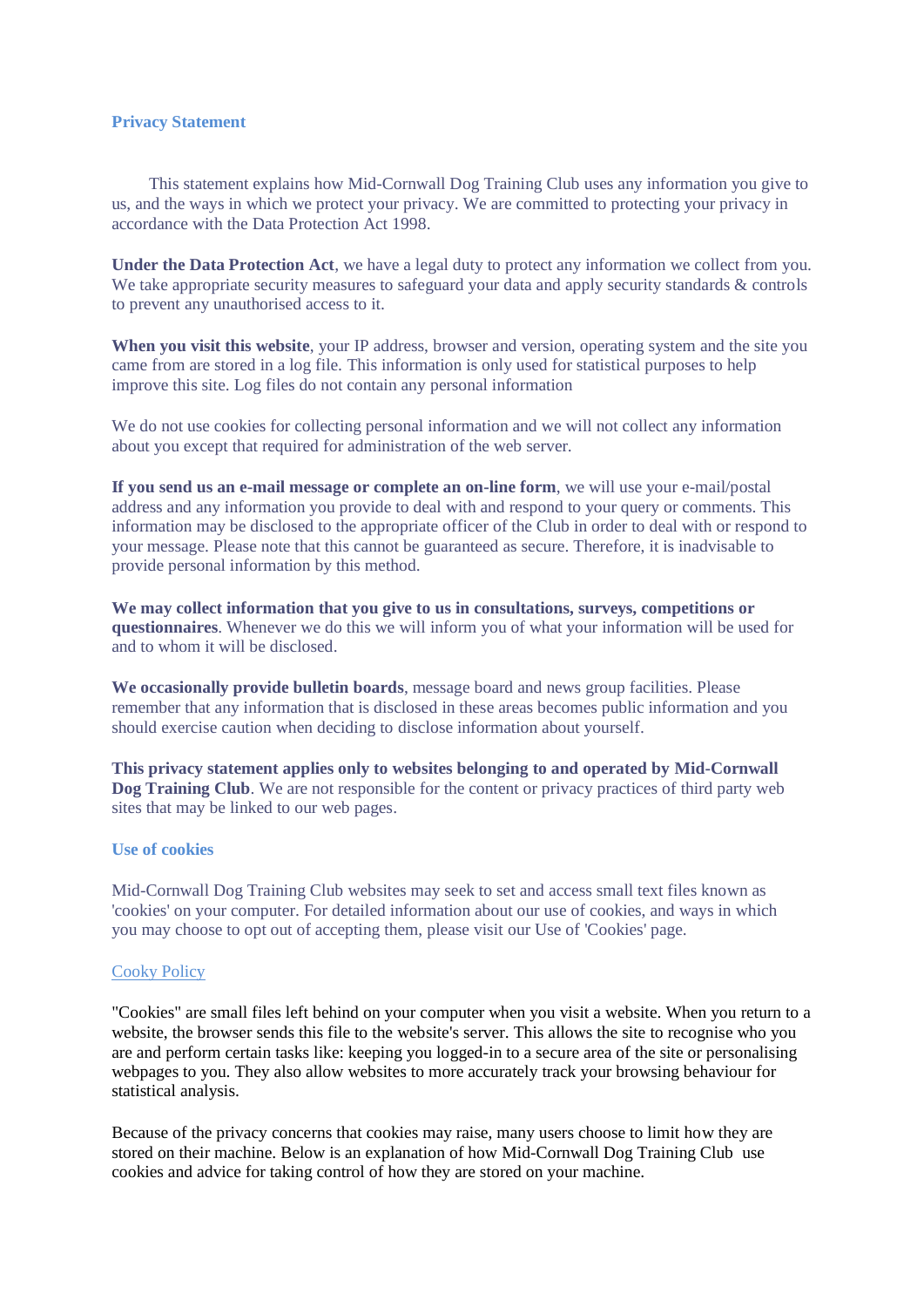#### **Controlling how cookies are stored on your computer**

To find out more about cookies, including how to control and delete them, please visit [www.allaboutcookies.org.](http://www.allaboutcookies.org/)

Due to their core role of enhancing/enabling usability or site processes, disabling cookies may prevent users from using certain websites. Should you wish to disable cookies, however, you can find out how at: [www.allaboutcookies.org/manage-cookies.](http://www.allaboutcookies.org/manage-cookies)

### **How do Mid-Cornwall DTC websites use cookies?**

#### **Collecting statistical information about visitor behaviour patterns**

Whenever anyone visits our website we collect standard internet log information and details of visitor behaviour patterns. We do this to find out the number of visitors to the various parts of our websites. We collect this information in a way that does not identify anyone. We make no attempt to find out the identities of those visiting our website.

We use our web hosting statistical analytical tool provided by Awstats to help analyse use of our website. This analytical tool uses cookies to collect standard web log information and visitor behaviour information in an anonymous form. The information generated by the cookie about your use of the website (including your IP address) is transmitted to Awstats. This information is then used to evaluate visitors' use of the website and to compile statistical reports on website activity for Mid-Cornwall Dog Training Club .

Mid-Cornwall Dog Training Club will not (and will not allow any third party to) use the statistical analytics tool to track or to collect any information that personally identifies visitors to our site. We will not associate any data gathered from this site with any personally identifying information from any source as part of our use of the awstats statistical analytics tool. Awstats will not associate your IP address with any other data held by awstats. Neither Mid-Cornwall Dog Training Club nor Awstats will link, or seek to link, an IP address with the identity of a computer user.

To find out more about Awstats Analytics, visit:<http://awstats.sourceforge.net/>

# **Other uses within Mid-Cornwall Dog Training Club websites**

In addition to cookies set by Awstats for the purpose detailed above, cookies are only used on the website as follows:

The most frequently used type of a cookie is known as a 'session cookie'. To find out more about Session cookie and what they used for, please visit: [www.allaboutcookies.org/cookies/session](http://www.allaboutcookies.org/cookies/session-cookies-used-for.html)[cookies-used-for.html.](http://www.allaboutcookies.org/cookies/session-cookies-used-for.html)

## **Mid-Cornwall Dog Training Club websites and the cookies that are set**

- Mid-Cornwall Dog Training Club [www.midcornwalldtc.co.uk](http://www.midcornwalldtc.co.uk/) Analytics cookies; Session cookie
- Mid-Cornwall Dog Training Club online website feedback survey [www.surveymonkey.com](http://www.surveymonkey.com/)

# What cookies do we use in WebPlus?

If added to your page, the following features generate cookies when your WebPlus site is published to the Internet. If the features are not used, there is no compliance issue.